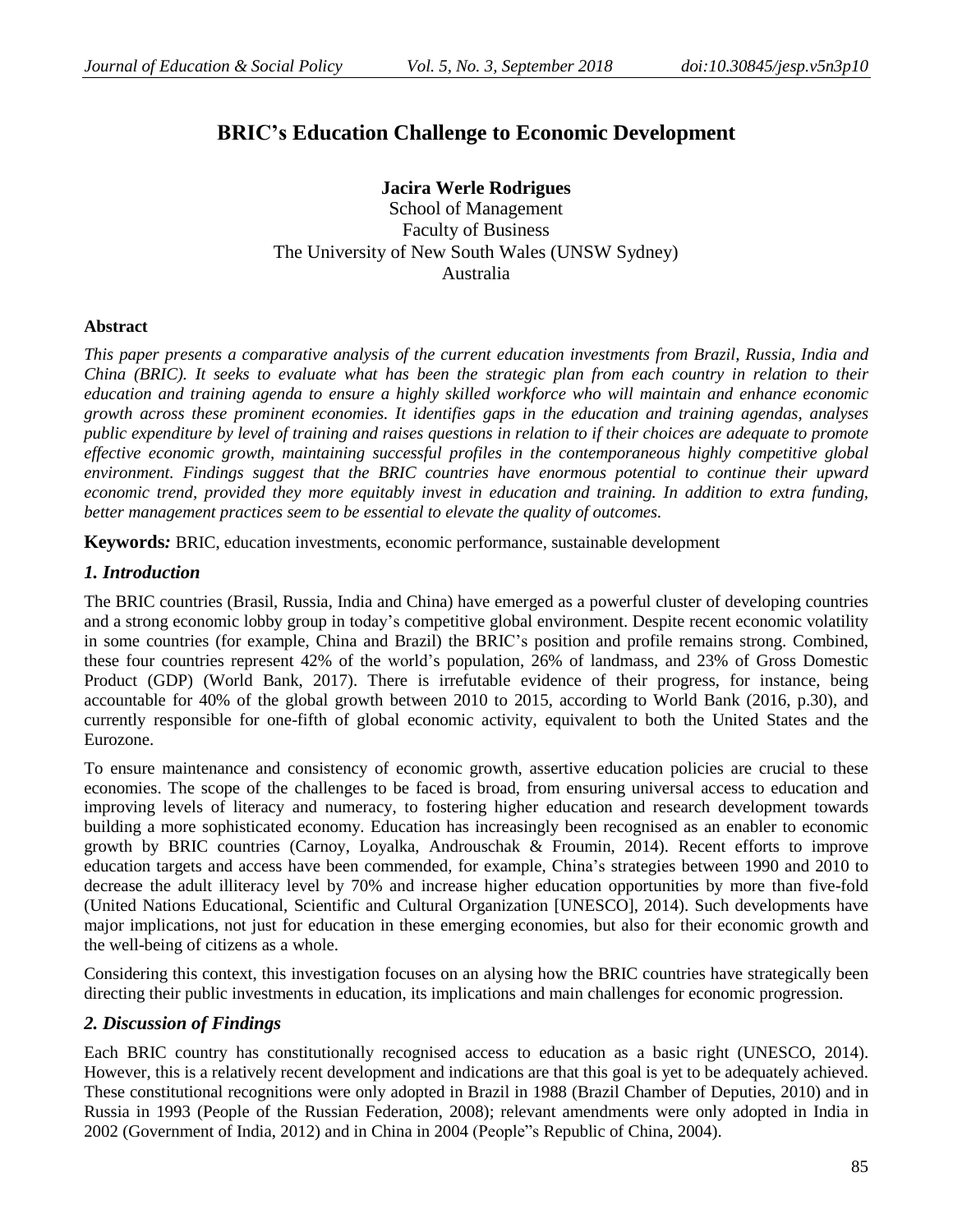Other factors that have acted as impediments to progress in this area include policy failure, lack of infrastructure, lack of teaching expertise, inefficient management of resources and poor funding structures (Ardichvili, Zavyalova & Minina, 2012; Awan, 2012; Yuan, 2011). Nevertheless, there are indications of enhancements in education investment, albeit at different rates of improvement across BRIC (Carnoy et al., 2014), in particular in the higher education sector which is seemingly linked to capacity building for the workforce. BRICs growing recognition of its importance is evident in the Fortaleza Declaration made at the Sixth BRICS Summit (BRICS, 2014) when they reassured the "strategic importance of education for sustainable development and inclusive economic growth."

#### **2.1. Differing Levels of Investment in Education**

It is broadly acknowledged by the literature that investment in education and training intersects with advancement for the private and public good of a nation, the private good being the individual and the public being the society and its economy (Carnoy et al., 2014; Carnoy et al., 2012; Josh & Yu, 2014; Yuan, 2011). From this perspective, it is supported that assertive investments in education and training are key drivers for emerging economies to ensure sustained economic growth. Among the BRIC countries, findings reveal significant differences in levels of investment and quality of education each of them. This is valuable information about how these countries have been strategically investing to develop their workforce, what will be their possible constraints and future developments. Table 1 provides an overview of BRIC public expenditure on education (as a share of GDP) between 2000 and 2016.

**Table 1: BRIC Public Expenditure on Education (% of GDP)**

|                                       |  | 2000 2005 2006 2010 2012 2016 |  |      |
|---------------------------------------|--|-------------------------------|--|------|
| <b>Brazil</b> 4.8 4.1 4.3 5.1 5.3 5.7 |  |                               |  |      |
| <b>Russia</b> 2.9 3.7 3.8 4.6 4.1 3.6 |  |                               |  |      |
| <b>India</b> 3.2 2.6 2.7 3.1 3.7 2.9  |  |                               |  |      |
| <b>China</b> 2.9 2.9 3.0 3.1 4.3      |  |                               |  | -4.3 |

Source: IBGE (2014) and National Bureau of Statistics of China (2017)

**Brazil** has maintained slightly increased levels of investments in education in recent years, with the highest level of funding across the cluster since 2000. In 2016, the government directed 5.7% of its total GDP to education (National Bureau of Statistics of China, 2017). UNESCO figures (2014) indicate that, in terms of total budget spend, investment in education increased from 9.5% in 1999 to 14.6% in 2012, evidence of Brazil's commitment to this area. According to some researchers (Awan, 2012; Sandoval, 2012; Yuan, 2011), Brazil does not suffer from lack of funding but inappropriate management of the allocated resources, inconsistent quality of the education initiatives, and poor delivery of the required services (World Bank, 2012).

**Russia's** investment in education, whilst lower than Brazil, also demonstrates a general upward trend with investment rising from 2.9% in 2000 to a peak of 4.6% in 2010, but dropping back to 3.6% in 2016, perhaps an indicator of a changing economy and national priorities. The oscillations in investment in education suggest lack of consistency in the development of a macro human capital development strategy by the Russian government (Ardichvili et al., 2012; Yuan, 2011). UNESCO figures (2014) indicate that, in terms of total budget spend, Russia's investment in education increased from 9% in 1999 to 12% in 2012, not dissimilar to Brazil's efforts.

**India,** like Russia**,** shows inconsistent trends in education expenditure. However, these oscillations have been more accentuated, falling from 3.2% in 2000 to 2.6% in 2005, and then rising to 3.7% in 2012, then decreasing to 2.9% in 2016. With regard to total budget spend, resources for education decreased from 16.3% to 11.3% between 1999 and 2012 (UNESCO, 2014).

The reduction of funds has profound implications, especially since India is currently the second most populous country in the globe, with half of its population below the age of 25 and one-third of them below 15 (World Bank, 2014; Organisation for Economic Co-operation and Development [OECD], 2014). Among the BRIC countries, India is by far the nation with the largest number of people to be trained and educated; however, it is the nation with the lowest investment in this strategic area.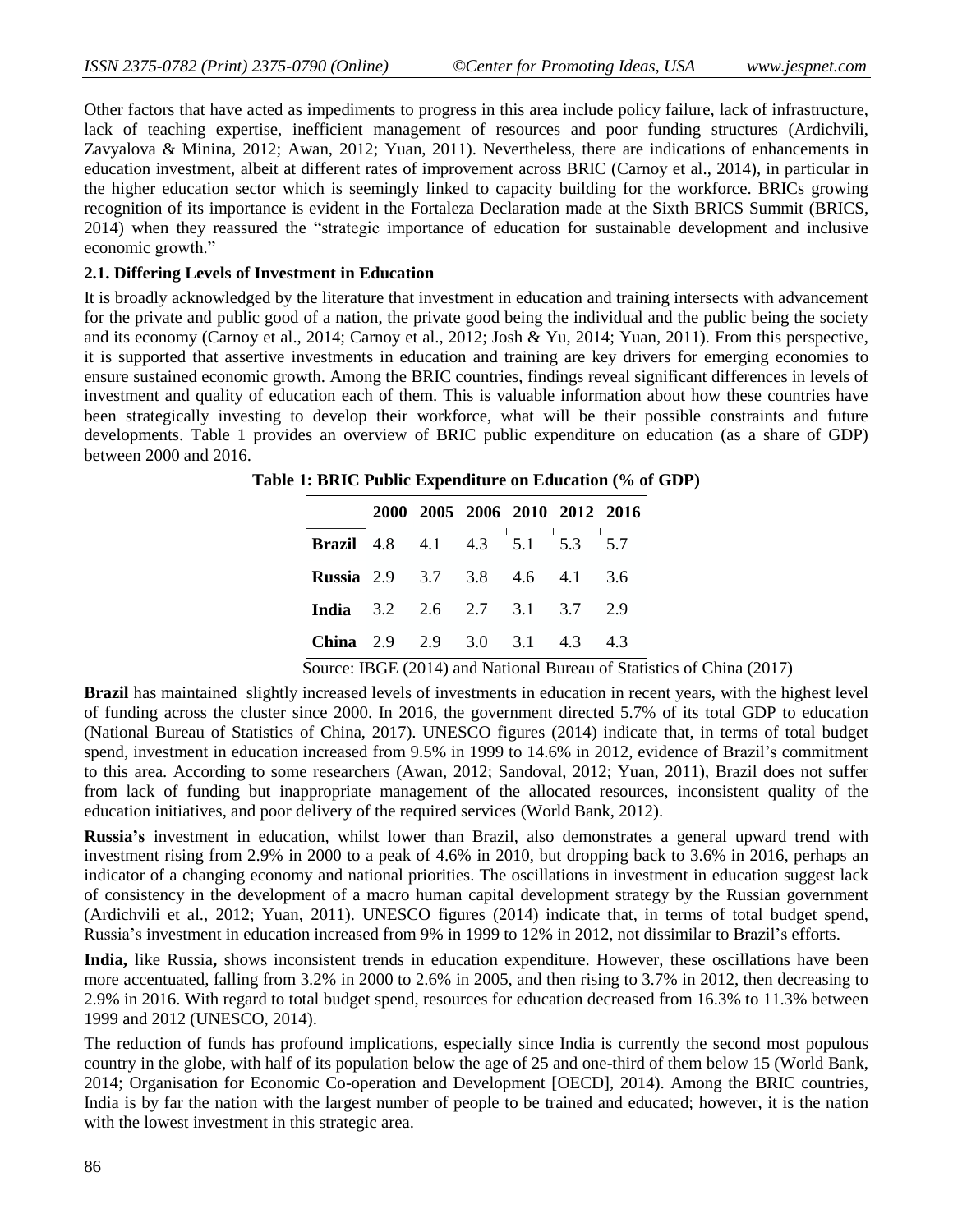**China**, also with a large population, has responded differently from India, with investment in education growing steadily, increasing from 2.9% in 2000 to 4.3% of total GDP in 2016 (National Bureau of Statistics of China, 2017). The importance of education is demonstrated by the rise in total budget spend from 11.4% in 1999 to 16.3% in 2012. Since the 1980s, China has undertaken several educational reforms (Yuan, 2011), including providing more autonomy and financial support for local governments, and permitting the use of non-government funding to support the establishment of private institutions to meet the growing demand for education and training (Ardichvili et al., 2012).

### **2.2. Specific Investment Priorities**

A challenge confronting the BRIC countries is determining levels at which h investment would have the greatest impact in educating a nation, preparing citizens with life skills, building human resources, and training a workforce for economic growth. Table 2 below provides an indication of the total public expenditure on each level of education in the BRIC countries in 2012 and an insight into the diversity of approaches adopted.

Indications are that, around 2012, **Brazil** prioritised primary (31.3%) and secondary (44.7%) education, with lower expenditure on pre-primary (7.6%) and tertiary education (16.7%) (UNESCO, 2014). However, the figures in Table 2 do not provide an insight into the changing demographics in Brazil and the implications for education and training. The World Bank Report (2012) suggests that Brazil's demographic profile is under transition with reduction of fertility rates and an ageing population, which are features of developed countries. Consequently, the education system needs to invest in an adult population who will require further training for a well-equipped and capable workforce able to contribute to the country's economic growth and development. Several strategies have been put in place to address gaps including the encouragement of private colleges and universities; large scale inward attraction of trained academics; and outward bound initiatives such as the Brazil Scientific Mobility Program. The latter was established by the Brazilian Government to fund tertiary students to study abroad and build capabilities in disciplines such as science, technology, engineering, and math (STEM).

| Total public expenditure on each level of education<br>as $\%$ of public expenditure on education (2012) |                    |                |                  |                 |  |  |  |  |
|----------------------------------------------------------------------------------------------------------|--------------------|----------------|------------------|-----------------|--|--|--|--|
|                                                                                                          | <b>Pre-primary</b> | <b>Primary</b> | <b>Secondary</b> | <b>Tertiary</b> |  |  |  |  |
| <b>Brazil</b>                                                                                            | 7.6                | 31.3           | 44.7             | 16.4            |  |  |  |  |
| <b>Russia</b>                                                                                            | 15                 | n/a            | n/a              | 23.1            |  |  |  |  |
| India                                                                                                    |                    | 23.4           | 37.3             | 37.6            |  |  |  |  |
| China                                                                                                    |                    | 33             | 23.3             | 38.7            |  |  |  |  |

**Source: UNESCO (2014)** 

Education levels in **Russia** are considerably higher than the other BRIC countries although this may not be reflected in the figures in Table 2 (figures were not available for primary and secondary categories). More informative is the OECD data (2014) which indicates that around 53% of the population has tertiary qualifications compared to 32% among the OECD countries. This places Russia amongst countries with the largest number of people with tertiary education in the OECD group. Researchers (Awan, 2012; Yuan, 2011) attribute the high levels of education to the historically high investment during the Soviet regime, under which higher education was free. However, evidence suggests that, post the Soviet Union collapse, Russia has been unable to capitalise on its highly qualified workforce in the transition from a communist to a capitalist economy (Soboleva, 2011). Consequently, there is a mismatch between skills and jobs (Awan, 2012) where highly educated workers, trained during strategic planning for an economy, have been unable to find suitable employment in a changed economy. This has had flow on effects on employment and living standards. Another consequence has been a brain-drain from Russia (Yuan, 2011), resulting in a shortage of qualified workers in some strategic areas such as engineering and science (OECD, 2014) with implications for investment in re-training of the workforce for sustained economic growth.

Figures in Table 2 indicate that the distribution of educational public expenditure in **China** has been focused on tertiary education, which received 38.7% of the total budget, in comparison to 33% for primary education and 23.3% for secondary education. Ostensibly, this would ensure that China is well placed to develop a highly qualified workforce that would enhance its economic performance.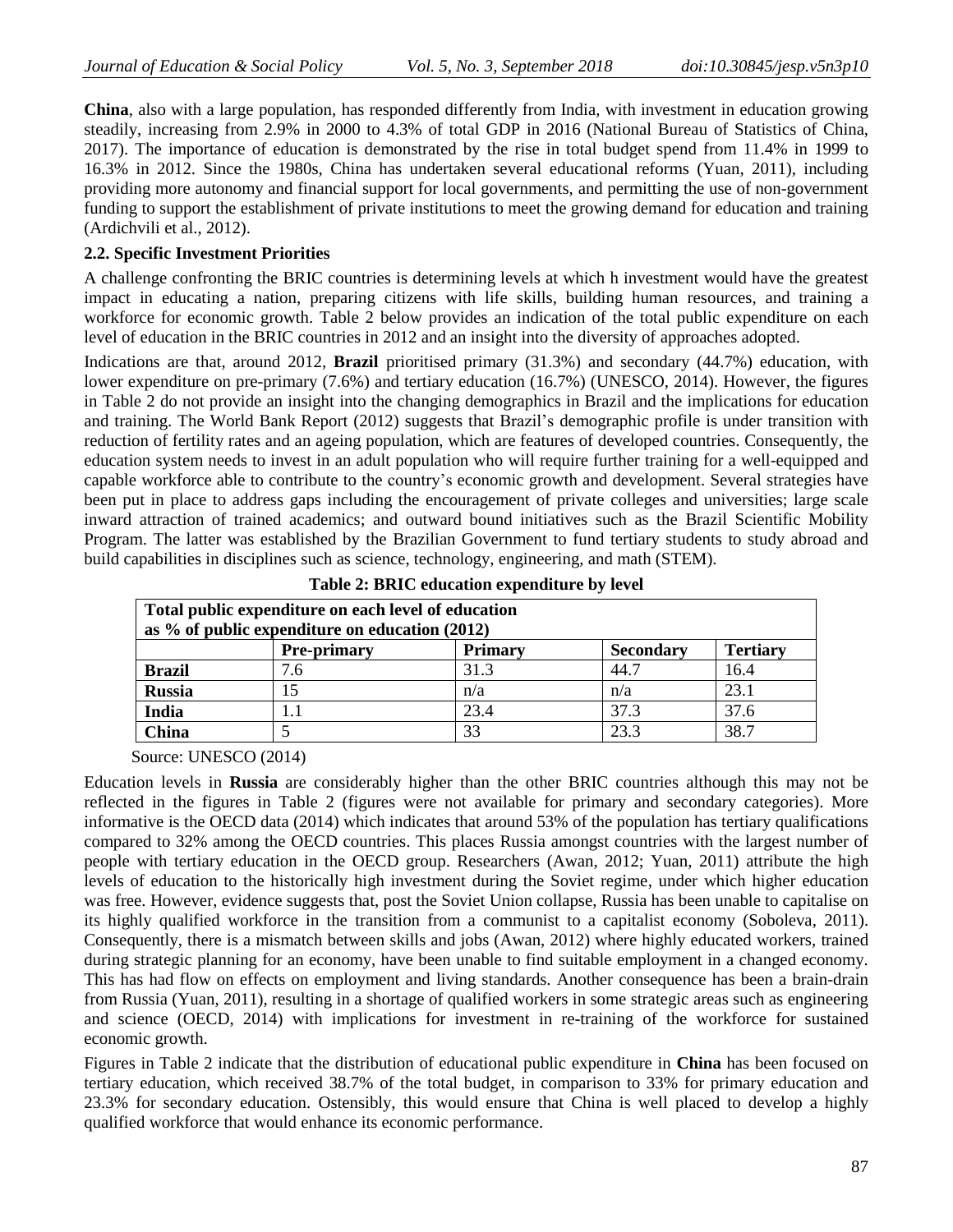However, some researchers, such as Yuan (2011), and Carnoy et al. (2014) are critical and argue that trends in the funding distribution tend to favour a few high-ranking universities, aiming to foster innovation and scientific production. This widens the gap between elite and non-elite institutions – despite heavy investment in tertiary education, the uneven distribution of investment may have further impacts, where only *some* tertiary institutions can provide high demand qualifications with currency, leaving others with graduates denied equal access to employment in competitive fields.

In relation to **India**, figures in Table 2 indicate that this country is prioritising funding for secondary education and tertiary training, allocating 37.3% and 37.6% of the percentage of the public money respectively (UNESCO, 2014). It could be argued that India's focus would be to train a large workforce in a country with a vast population to sustain the economy (Carnoy, Loyalka, Androushchak & Proudnikova, 2012). However, the extremely low expenditure on the early years of education (pre-primary at 1.1% and primary at 23.4%), in a country where almost 30% of the population is in the primary school age cohort, is bound to have implications for literacy levels, access to education and training, poverty cycles and, in the long term, an adequately equipped workforce for sustained economic growth (Carnoy et al., 2012; World Bank, 2014). In addition to huge disparities related to issues such as gender, religion and socio-economic background, Sharma (2013) highlights the geographic disparities and lack of public expenditure on education and infrastructure for people living in rural areas, where disadvantage will stifle human capital and social development.

#### *3. Implications for the future*

The BRIC countries have presented an overall highly positive economic performance in recent years highlighting the importance of the emerging economies in the international context. The four BRIC countries have demonstrated accomplishments of accelerated economic growth, which are emphasized in particular by the impressive achievements of China. Nevertheless, numerous challenges are related to how they can maintain consistent and widespread growth levels. Such as analysed in this paper, more and better managed public resources are still to be directed to education improvements, as well as the implementation of appropriate policies.

It needs to be acknowledged that the BRIC countries are increasingly pursuing education not only as a goal in and of itself, but also as an enabler to economic development as well as social gains. Increased access to education provides greater numbers of economically productive citizens, which is key to ensuring sustained growth at a level that the BRIC countries have experienced thus far (Carnoy et al., 2014; Hanushek & Woessmann, 2012; Hanushek, 2013).

Despite these efforts, all the four BRIC countries continue to have specific bottlenecks to address, with India most strongly demonstrating the set of issues to address. It is the country with the youngest population, higher levels of poverty and lower levels of investments in education, especially in pre-primary and primary training. The largest proportion of Indian public resources has been directed to tertiary education which, thus far, is not reaching the majority of the population. In this context, several doubts arise as to whether this is the best macro level strategy to build a competent workforce which, consequently accelerates economic progression. Similar to India, China also has an enormous population to provide adequate training. Regional disparities and funding differences, with some elite institutions receiving greater amount of resources in comparison with non-elite, are part of the issues to be addressed by the Chinese government.

Increased funding was not enough to improve the quality and access to education in Brazil. The Brazilian government has been consistently investing in education, but analysts (e.g., Sandoval, 2012; World Bank, 2012) point out that more than extra funds are necessary to boost the quality of the learning outcomes fostering technological production, innovations and accelerating economic growth. The Russian case can be considered completely atypical from the other BRIC countries. Different from its cluster peers, the Russian population has higher levels of formal training, although scholars (Awan, 2012; Soboleva, 2011) have concluded that the country has been unable to capitalise on this abundance of highly skilled population. Russia, it seems, has witnessed a brain-drain of professionals in areas such engineering, thereby increasing the challenges to maintaining strong rates of economic progress. Overall, the BRIC countries would do well to consider more carefully their commitment to the education agenda if aiming to maintain and enhance their future economic performance.